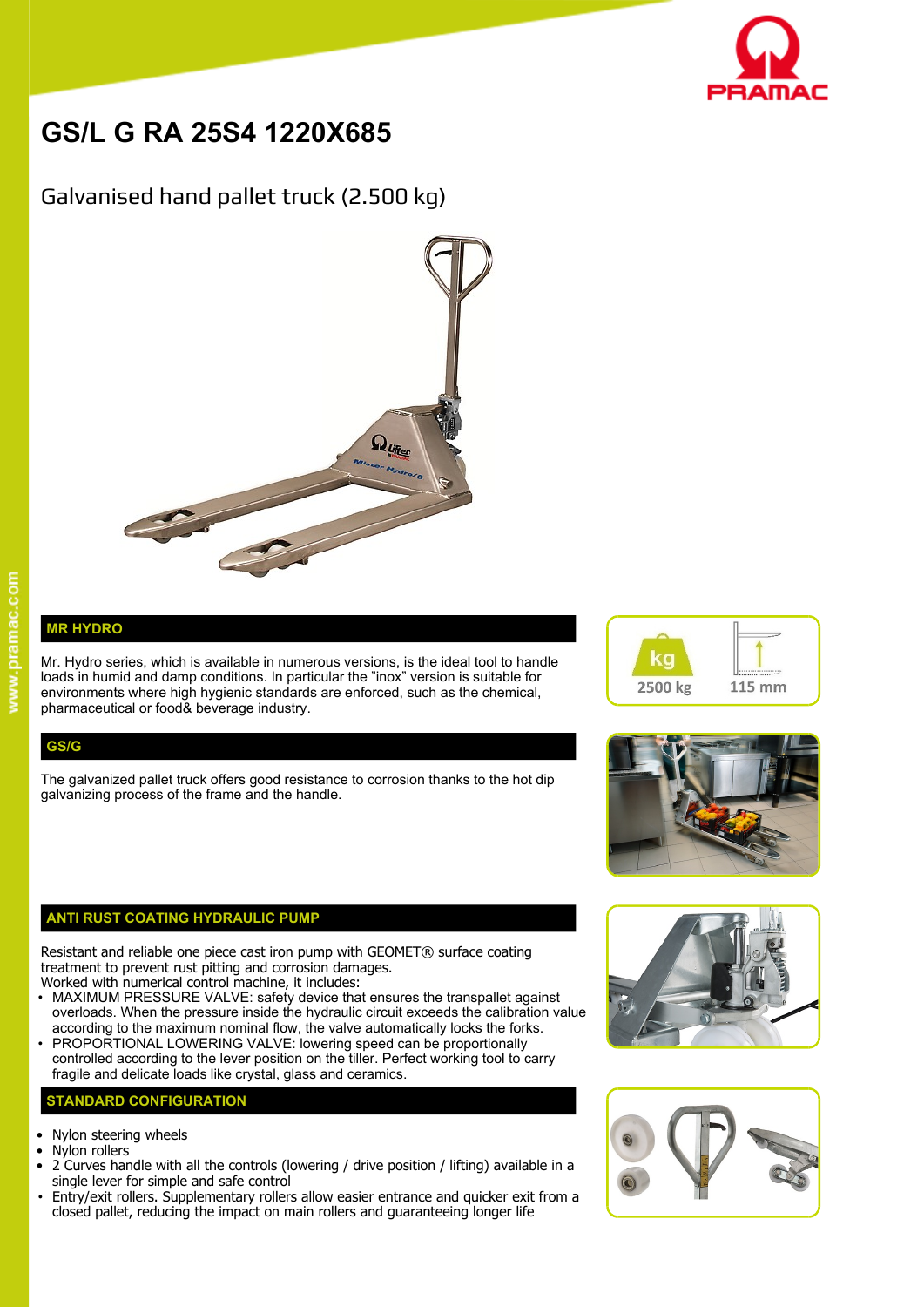|   |    | LIFTER     |
|---|----|------------|
|   |    | Manual     |
|   |    | Pedestrian |
| Q | Кg | 2500       |
| C | mm | 610        |
| x | mm | 1002       |
| ν | mm | 1262       |
|   |    |            |

| <b>Weights</b>               |    |      |
|------------------------------|----|------|
| 2.1 Service weight           | Кg |      |
| 2.2 Axle load, laden rear    | Κq | 1800 |
| 2.2 Axle load, laden front   | Кg |      |
| 2.3 Axle load, unladen rear  | Кg | 25   |
| 2.3 Axle load, unladen front | Κq | 46   |

| <b>Tyres/Chassis</b>                         |            |    |              |
|----------------------------------------------|------------|----|--------------|
| 3.1 Tyres: front wheels                      |            |    | <b>NYLON</b> |
| 3.1 Tyres: rear wheels                       |            |    | <b>NYLON</b> |
| 3.2 Tyre size: Steering wheels - Diameter    |            | mm | 200          |
| 3.2 Tyre size: Steering wheels - Width       |            | mm | 50           |
| 3.3 Tyre size: Load rollers - Diameter       |            | mm | 82           |
| 3.3 Tyre size: Load rollers - Width          |            | mm | 60           |
| 3.5 Tyre size: rear wheels - Q.ty (X=driven) |            | nr | 4            |
| 3.5 Rear balancing axle                      |            |    | <b>No</b>    |
| 3.6 Tread, front                             | <b>b10</b> | mm | 155          |
| 3.7 Tread, rear                              | b11        | mm | 535          |
|                                              |            |    |              |

| <b>Dimensions</b>                          |                |    |      |
|--------------------------------------------|----------------|----|------|
| 4.4 Lift height                            | h3             | mm | 115  |
| 4.9 Height of tiller in drive position max | h14            | mm | 1160 |
| 4.15 Height, lowered                       | h13            | mm | 85   |
| 4.19 Overall lenght                        | 11             | mm | 1620 |
| 4.20 Lenght to face of forks               | 12             | mm | 400  |
| 4.21 Overall width                         | b1             | mm | 685  |
| 4.22 Fork dimensions - Thickness           | s              | mm | 55   |
| 4.22 Fork dimensions - Width               | e              | mm | 150  |
| 4.22 Fork dimensions - Lenght              |                | mm | 1220 |
| 4.25 Distance between fork arms            | b5             | mm | 685  |
| 4.32 Ground clearance, centre of wheelbase | m <sub>2</sub> | mm | 30   |
| 4.34 Aisle width                           | Ast            | mm | 1855 |
| 4.35 Turning radius                        | Wa             | mm | 1437 |

| <b>Performance data</b>   |         |  |
|---------------------------|---------|--|
| 5.2 Lifting speed laden   | strokes |  |
| 5.2 Lifting speed unladen | strokes |  |
|                           |         |  |